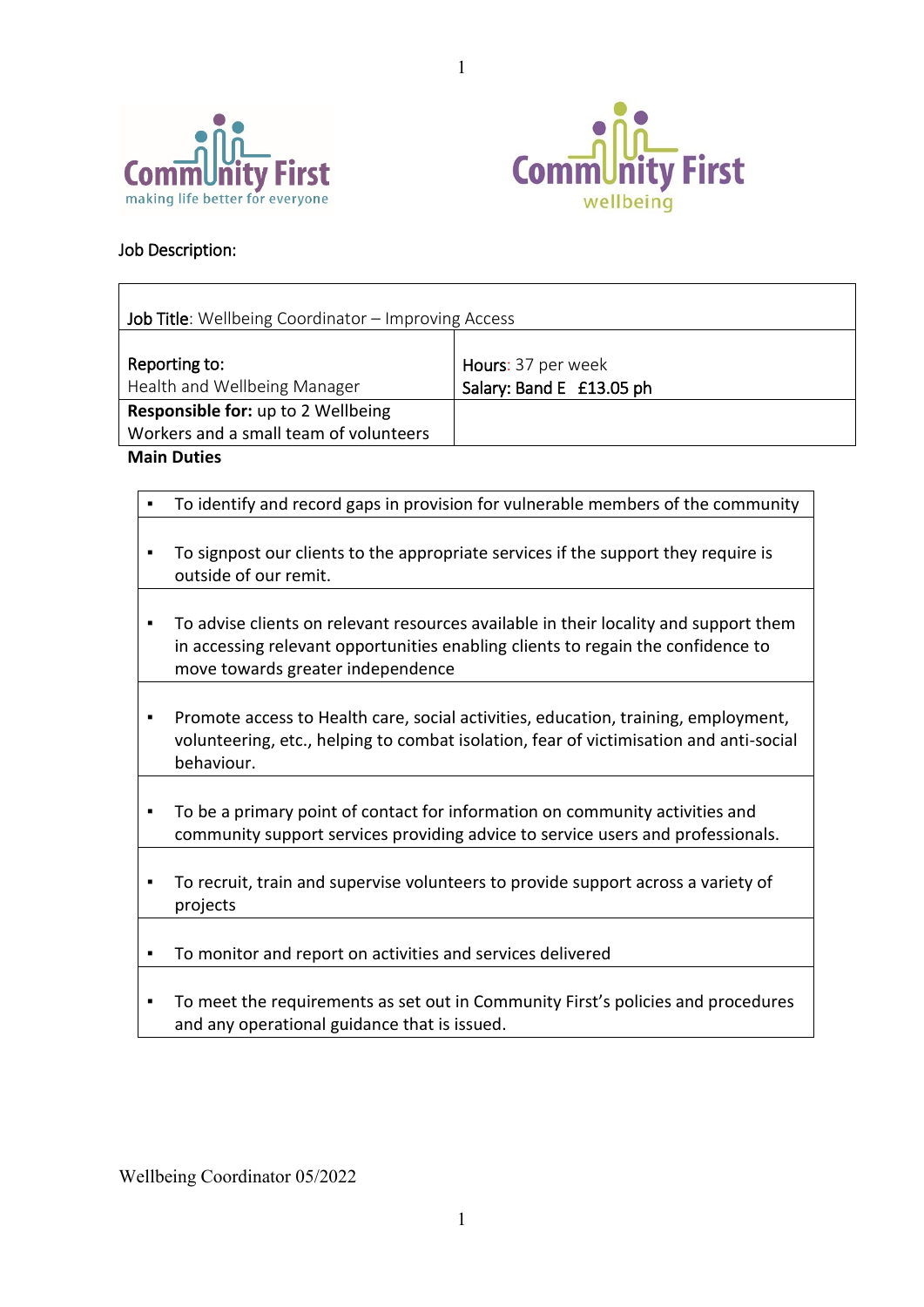## **Provide personalised support**

| . The Wellbeing Coordinator will work alongside Wellbeing Workers to support    |  |  |
|---------------------------------------------------------------------------------|--|--|
| those with more complex needs, with a strength based approach to access both    |  |  |
| Health and community services that provide more intensive support. Enabling our |  |  |
| clients to access the full range of services available in our communities.      |  |  |

- Working in a flexible way to support the individual needs of the client and to motivate and boost confidence as lockdown restrictions are lifted. To support clients to re-engage in with their community.
- To be a friendly and professional source of information both to individuals, VCO's and statutory services
- To connect to the services that already exist locally both statutory and voluntary, to provide localised community support
- To work with people with a range of identified needs, dealing with a variety of issues ranging from social isolation and lack of confidence to more serious ongoing health conditions.
- To liaise with other VCO's and statutory services, connecting and building relationships
- Encourage people, their families and carers, partners and organisations worked with to provide feedback and to share their stories, how this project has made a difference to their lives, to be recorded on Wellbeing CRM.
- Any other duties as may be required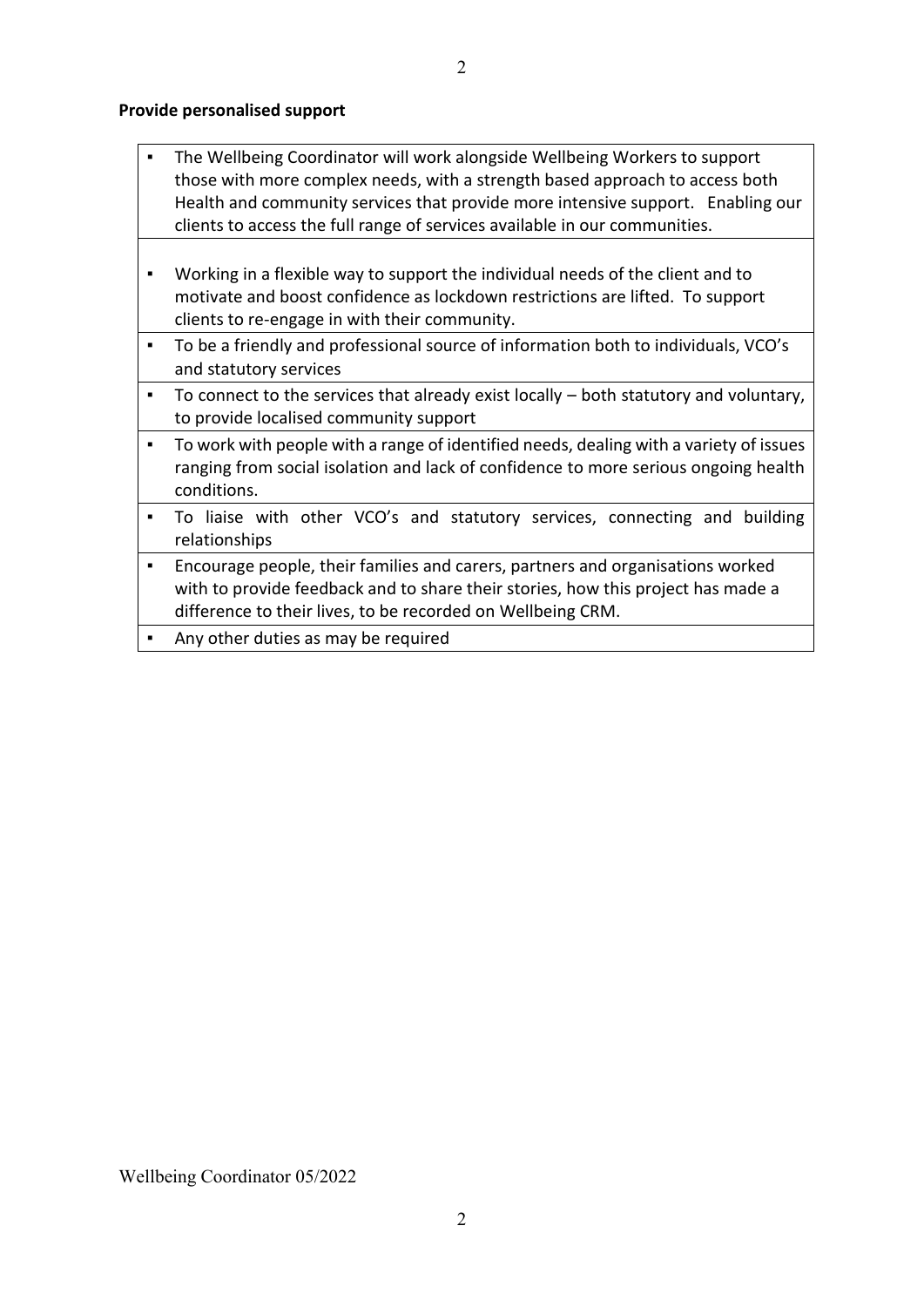## **Person Specification**

| <b>Criteria</b>                    |                                                                                                                                                                 | <b>Essential</b> | <b>Desirable</b> |
|------------------------------------|-----------------------------------------------------------------------------------------------------------------------------------------------------------------|------------------|------------------|
|                                    | Ability to communicate effectively with both clients,<br>colleagues and health partners.<br>Empathy and a good understanding of the issues faced<br>by clients. | $\checkmark$     |                  |
|                                    | Able to get along with people from all backgrounds and<br>communities, respecting lifestyles and diversity                                                      | $\sqrt{}$        |                  |
|                                    | Ability to identify risk and assess/manage risk when<br>working with individuals and a clear understanding of                                                   |                  |                  |
|                                    | when it is appropriate or necessary to refer clients back<br>to other health professionals/agencies, when what the                                              | $\sqrt{}$        |                  |
|                                    | person needs is beyond the scope of the project                                                                                                                 |                  |                  |
| Personal<br><b>Qualities &amp;</b> | Ability to maintain effective working relationships and to<br>promote collaborative practice with all colleagues                                                | $\checkmark$     |                  |
| <b>Attributes</b>                  | Demonstrates personal accountability, emotional                                                                                                                 |                  |                  |
|                                    | resilience and works well under pressure                                                                                                                        | $\checkmark$     |                  |
|                                    | Ability to organise, plan and prioritise on own initiative,                                                                                                     |                  |                  |
|                                    | including when under pressure and meeting deadlines in                                                                                                          | $\checkmark$     |                  |
|                                    | a busy and changing environment                                                                                                                                 |                  |                  |
|                                    | High level of written and oral communication skills                                                                                                             | $\checkmark$     |                  |
|                                    | Ability to work flexibly and enthusiastically within a team<br>or on own initiative                                                                             | $\checkmark$     |                  |
|                                    | Knowledge of and ability to work to policies and                                                                                                                |                  |                  |
|                                    | procedures, including confidentiality, safeguarding, lone<br>working, and health and safety                                                                     |                  | $\checkmark$     |
|                                    | Demonstrable commitment to professional and personal<br>development                                                                                             | $\sqrt{}$        |                  |
| <b>Experience</b>                  |                                                                                                                                                                 |                  |                  |
|                                    | You will have experience of working with clients with<br>health challenges                                                                                      | $\sqrt{}$        |                  |
|                                    | Experience of working with or managing volunteers                                                                                                               |                  |                  |
|                                    | Experience of data collection and providing monitoring<br>information to assess the impact of services                                                          |                  | ✓                |
|                                    | A demonstrable and genuine interest in people and their<br>welfare and an ability to deliver services that provide<br>practical support for clients.            | $\checkmark$     |                  |

Wellbeing Coordinator 05/2022